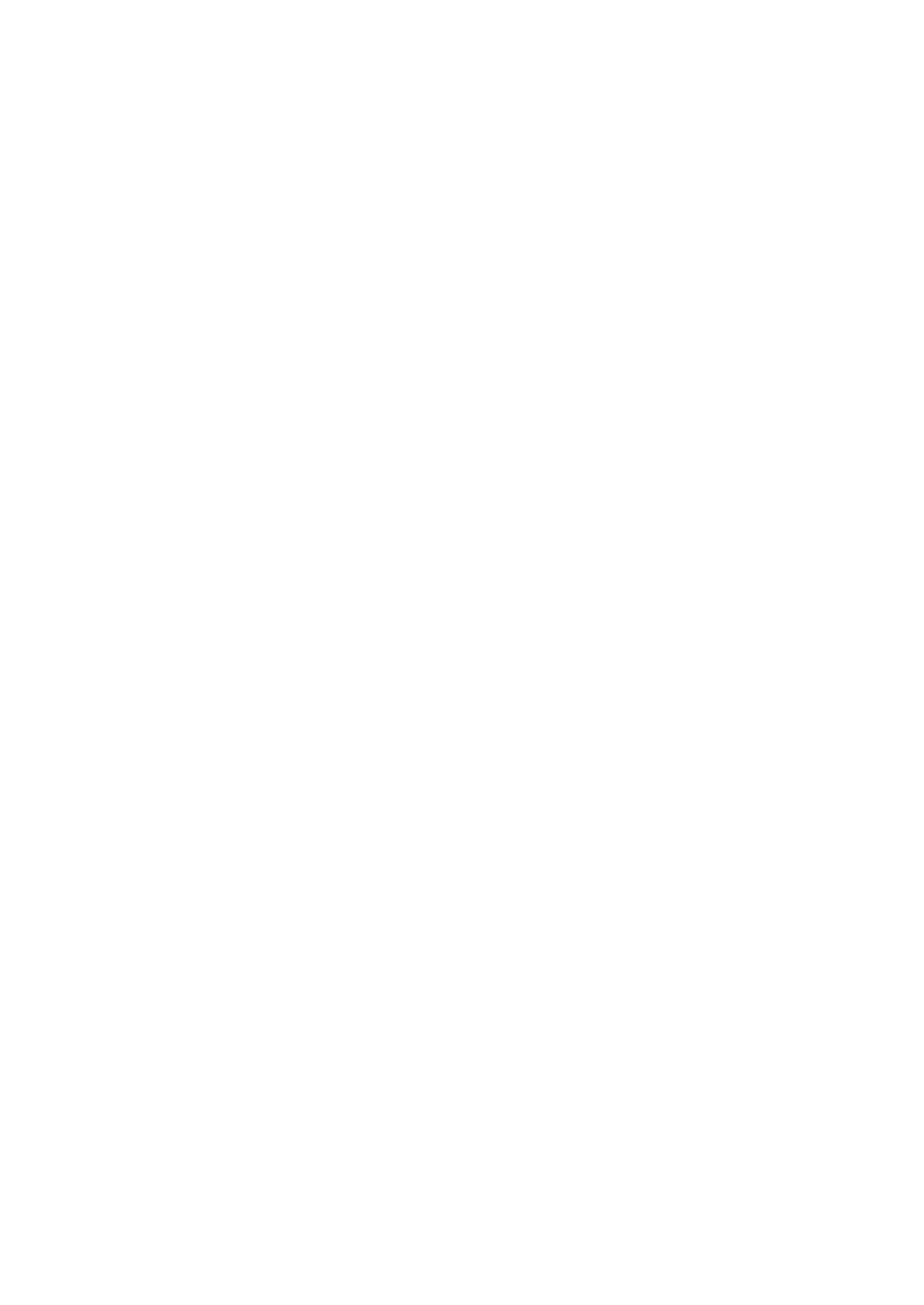# **First Steps to a New Approach**

### **Introduction**

In the NHS today, too many people have to wait too long for the care and treatment they need. That has to change.

The NHS Plan sets out an ambitious programme of investment and reform to improve patient experience of the NHS. The targets for emergency care are:

- By December 2002 ambulance response times will be improved so that, an ambulance will respond to 75% of calls to life-threatening emergencies within 8 minutes.
- By 2003 75% of heart attack patients will receive thrombolysis (clot-busting drugs) within 20 minutes of their arrival in hospital. Ambulance crews will also be trained to provide thrombolysis for appropriate patients before they arrive in hospital.
- By March 2004 all patients to see a GP within 48 hours, and other primary care professional within 24 hours.
- By 2004 no-one to wait more than 4 hours in an A&E department from arrival to admission to a bed in the hospital, transfer elsewhere or discharge. The average length of waiting should fall to 75 minutes.

### **Why we need a new approach**

The NHS is second to none in responding to major emergencies – at Hatfield and other appalling accidents the response from front line NHS staff and across the health system is something we can take pride in. What we have to do now is bring the response to everyday events up to this first class standard so that the child who is injured does not wait hours in A&E or the older person who requires an emergency hospital bed does not wait for far too long on a trolley.

Nearly 80% of all A&E attenders spend 4 hours or less in A&E. Very long trolley waits (over 12 hours) have been reduced by 50% since 1999 and over 24 hour waits have been eliminated. 87% of patients admitted via A&E who need a bed are found one within 4 hours of a decision to admit. But a minority still wait far too long. This is not good enough.

When people use the present emergency services in the NHS, they often find:

*They have to wait too long for care and treatment* at each stage within the emergency care system:

- to get an appointment to see a GP or for the GP to visit them at home
- for an ambulance to take them to hospital
- to be seen by a nurse or doctor when they arrive at hospital
- to have diagnostic tests taken, or for the results of those tests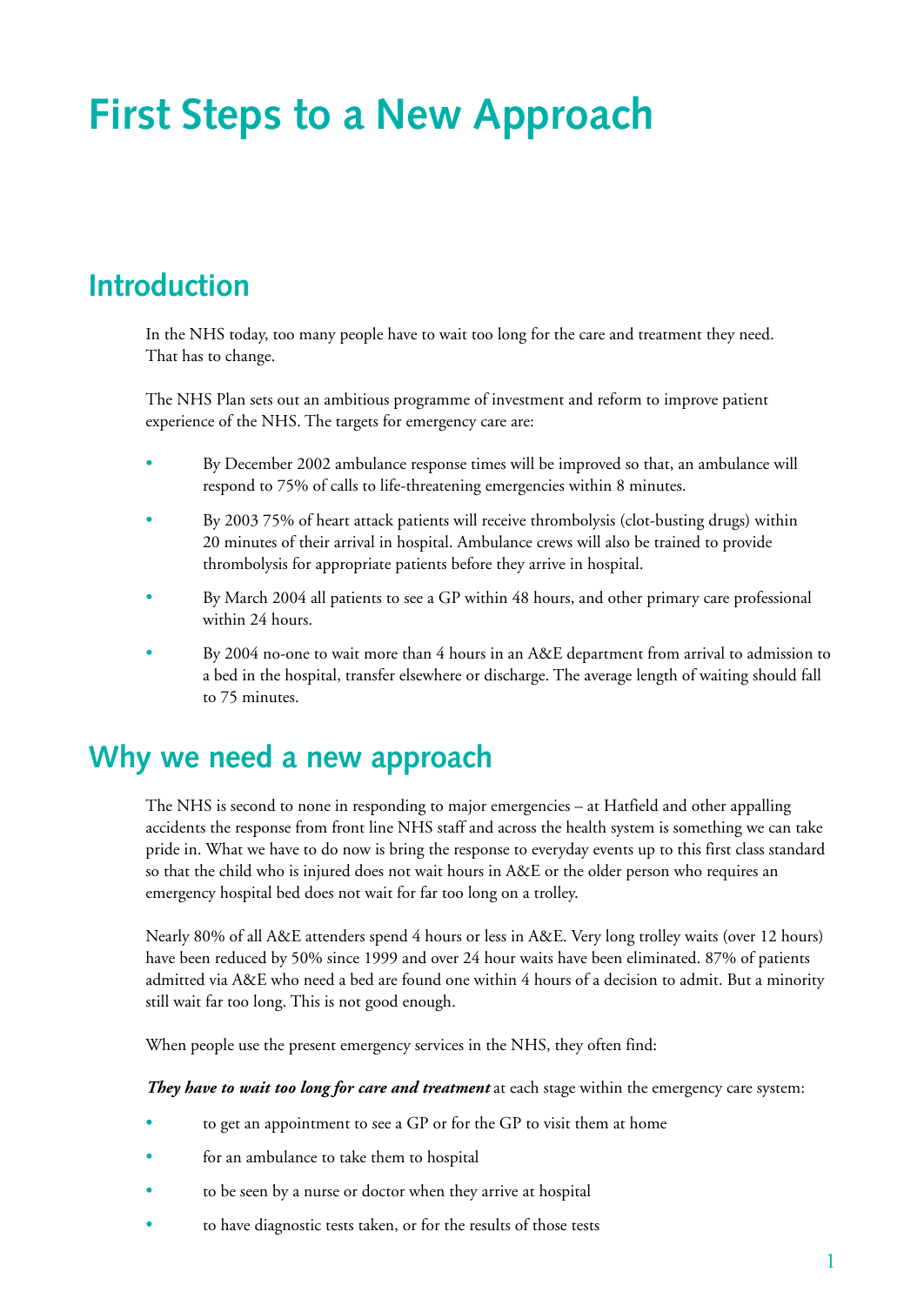- for drugs to be dispensed or to be told they can go home
- for a bed to be found on a ward if they need to be admitted to hospital
- for an assessment to allow them to be discharged from hospital
- for a domiciliary care package, or for nursing or residential care to be available

The problems in emergency services do not exist in isolation. The whole health and social care system is sensitive to emergency pressures and pressure on the emergency system has an impact on other services and causes delays for other patients. An increase in emergency admissions to hospital may result in the cancellation of planned (elective) operations.

Equally, what happens in A&E departments is almost entirely dependent on how the whole of the local health care system is working. For example, the absence of diagnostic tests out of hours, or a shortage of available beds in the hospital can mean patients wait in A&E, often on trolleys, effectively queuing for the next bed. In many hospitals empty beds are in short supply because of delays in patients being able to leave hospital.

These problems are not the fault of the dedicated staff in these services who are working under real pressure, but due to fundamental problems with the way the emergency care service is organised – a service which is crying out for change.

We have made a start on improving emergency care. Over the past 3 years £150 million has been invested in upgrading A&E Departments. By next year, £34 million will have been invested in improving ambulance response times and the clinical care patients receive from the ambulance services so that, for the first time, every ambulance service in the country answers 75% of emergency calls within 8 minutes. In primary care, NHS Direct has teamed up with GP services to provide a seamless point of access at night and weekends for 3 million patients and this will be extended to cover 10 million by March 2002.

There is still, however, a long way to go to reform emergency care throughout the country. We need a new approach.

### **Problems and solutions in emergency care**

Patients wait too long and have difficulty getting the right service for a number of reasons. We are determined to address each of these problems. That is what this new emergency care strategy does. These are the problems and the solutions we are proposing:

**Staff capacity in A&E departments is too stretched** as demand for emergency services has increased dramatically over the past ten years. The numbers of patients attending hospital A&E departments has increased by almost 2 million – over 16%.

Capacity will be increased by:

- Recruiting an additional 183 A&E consultants by 2004 an increase of 40% as part of the planned expansion of consultant numbers in the NHS Plan. This will allow senior presence in hospitals to cover the busiest period for patients attending with emergency care needs.
- New investment of £40 million between now and March 2003 to recruit 600 additional A&E nurses. This will provide sufficient staff to allow separation of services for patients with minor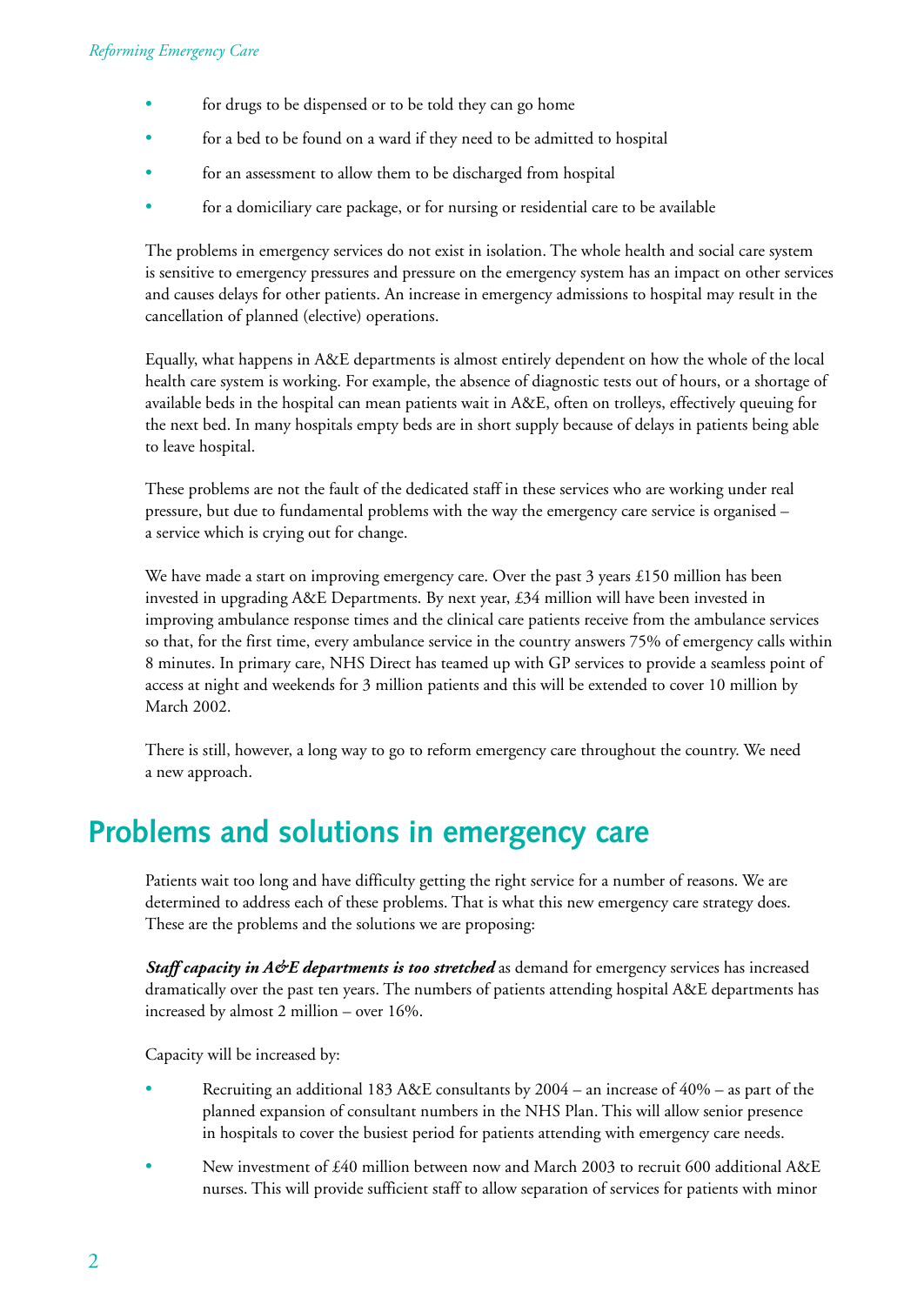injury or illness from those for patients with more serious conditions in all A&E departments. The minor injuries service will be nurse led.

*Capacity in hospitals is not sufficient.* Emergency admissions to hospital have increased by 20% and bed occupancy rates have risen to almost 90% as the NHS has sought to maximise efficiency. Research shows that bed occupancies of more than 82% for an average sized hospital leads to a high risk of long waits for admission and the cancellation of some planned operations.

Capacity will be increased by:

New investment of £50 million to buy additional planned operations for NHS patients. We will use spare capacity that exists in NHS hospitals but will principally be looking to use spare capacity in private sector hospitals. We aim to reduce occupancy levels in general & acute NHS beds to around 82%. This will free up capacity in the NHS for emergency patients and dramatically reduce the number of planned operations that are cancelled at the last minute.

*Delays in discharging patients from hospital* add to the pressure on acute beds, contribute to delays in emergency or elective care, and damage the health of people who no longer need to be in hospital. Many of these patients are medically ready to leave hospital but cannot due to lack of social services, NHS, or other support in the community.

Delays will be reduced by:

- The allocation of an extra £100 million in 2001-02 to Local Authorities for investment in social care, which will result in 1,000 extra hospital beds being available by April 2002. Additional capacity will be brought on line in intermediate care, nursing and residential homes. A further £200 million will be invested in 2002-03.
- Delivering the standards in the National Service Framework for Older People through service reconfiguration and organisational change. This will improve preventative and domiciliary care, avoiding admissions to acute hospitals.

*Patients with emergency needs compete with those who have routine (elective) needs.* Competition for resources leads to disruption of both services.

This will be addressed by:

- Increasingly separating elective and emergency workload into different 'paths' of work, each with dedicated resources. Already £27 million has been invested in purchasing the National Heart Hospital in central London to expand cardiac facilities and to create a Diagnostic and Treatment Centre to treat at least a further 3000 patients a year, thus protecting elective cases from emergency pressures. Funding will be made available to establish at least a further three such centres next year in London and the south east where waiting list pressures are at their greatest.
- For emergency services, staff should not be expected to handle emergency care at the same time as having to do other work. Primary care and hospital staff should be able to respond to patients' emergency needs without having to wait until they are free of routine work such as morning surgeries in general practice or outpatient or operating theatre sessions in hospitals. The Primary Care Development Team of the NHS Modernisation Agency has shown how this can be done in primary care within existing resources. Additional investment will be necessary in hospital services. The NHS Plan projects over 600 extra consultants by 2004 in those medical specialties involved in treating patients with medical emergencies. This will allow time to be dedicated to this service without the interruption of elective work.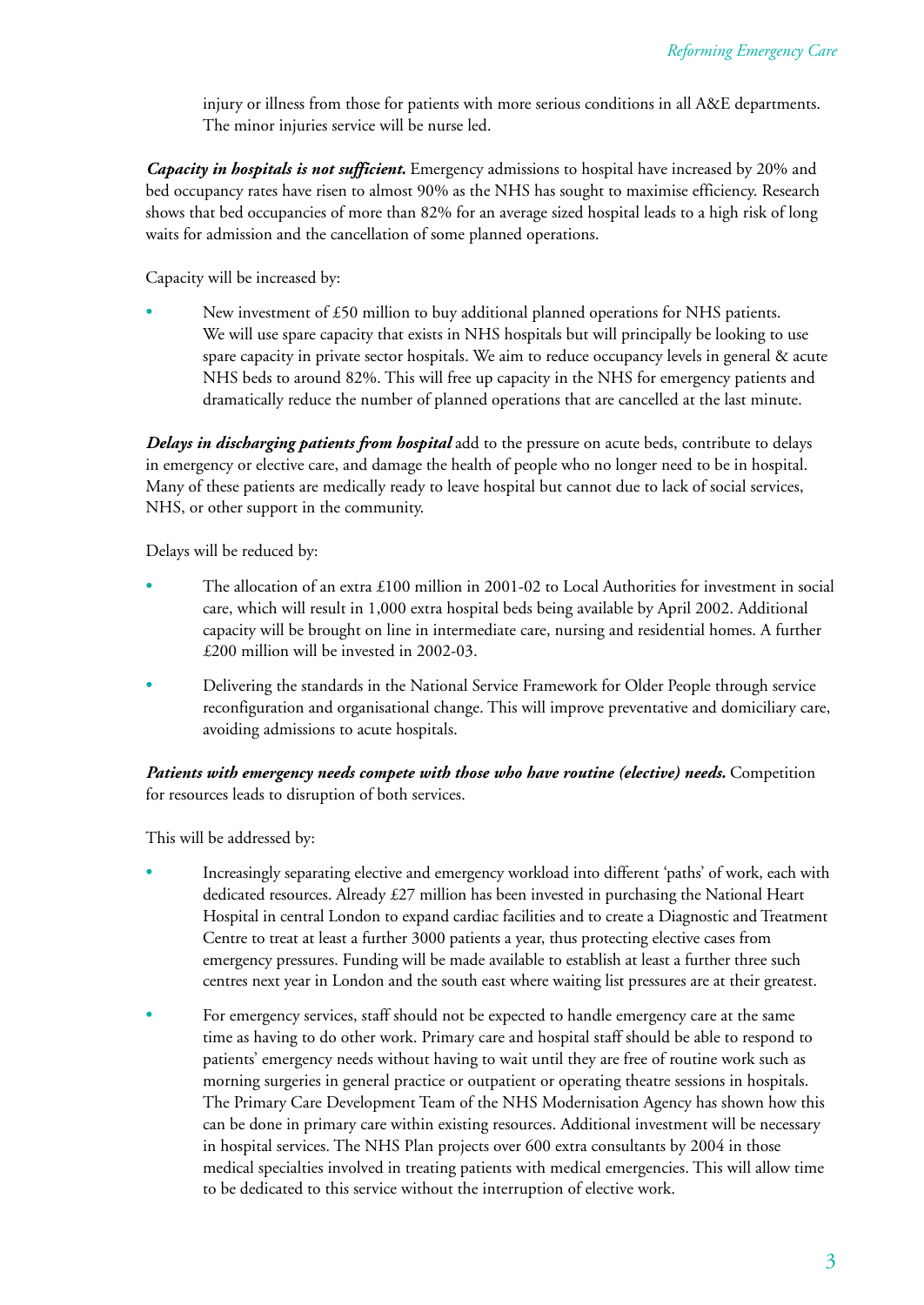*Diagnostic and other services are not available at evenings and weekends.* These services usually operate for 8 hours a day, Monday to Friday except for life-threatening emergencies, whereas A&E departments operate 24 hours a day. This is a particular problem when services, especially radiology, are crucial to the rapid assessment and diagnosis of those patients who have urgent but not life-threatening conditions.

This will be addressed by:

- The provision of 24 hour, seven day a week services. However, the NHS is experiencing particular difficulties in recruiting radiologists and radiographers at present.
- Extending the work underway to address skills mix in breast screening services to other radiographic procedures.
- In the meantime, Trusts will be asked to produce detailed proposals to improve out of hours diagnostic services by extending the working day, making use of the private sector, adopting new technologies and by 'near patient' testing.

*Patients are expected to wait within a single queue in many A&E departments*. This is often the result of the prioritisation of their clinical needs by a process of triage. This means that those with the least serious problems often find themselves continually at the back of the queue when more seriously ill patients arrive. This is unsatisfactory for patients and hinders the work of the rest of the department as large numbers of patients wait to be seen.

Queuing will be reduced by:

- Separation of patients with minor injuries or illness from those with serious conditions. This can be in place in all hospitals during 2002. Each stream will be seen in parallel by staff dedicated to that stream. Data from the University of Warwick shows that introducing streaming for minor injuries can reduce the risk of waiting more than one hour by 30%. Streaming of patients means that substantial progress can be made towards the NHS Plan target of patients spending an average time in A&E of less than 75 minutes in every Trust.
- The 600 additional nurses funded by the additional resources which accompany this document will be used to deliver this streaming.

*Demarcation of working practices.* These exist between staff groups within and between organisations. Traditional working practices can result in barriers to team working, duplication of services and repeated requests for the same information from patients. They prevent modern, flexible delivery of services.

Demarcation will be tackled by:

- Adopting new ways of working. Many examples exist around the country:
- Nurse practitioners are seeing patients with more minor injuries and assessing medical emergencies.
- In Norfolk paramedics are assessing patients on behalf of GPs.
- In Essex paramedics are performing simple technical procedures in patients' homes which prevent them having to attend their GP surgery or hospital A&E department.
- In Doncaster patients requesting appointments with GPs are being assessed by nurses using NHS Direct decision support systems first, resulting in 40% of patients being able, with advice, to manage their own care: this also reduces demand on GPs time.
- In some A&E departments, GPs see patients who have primary care needs.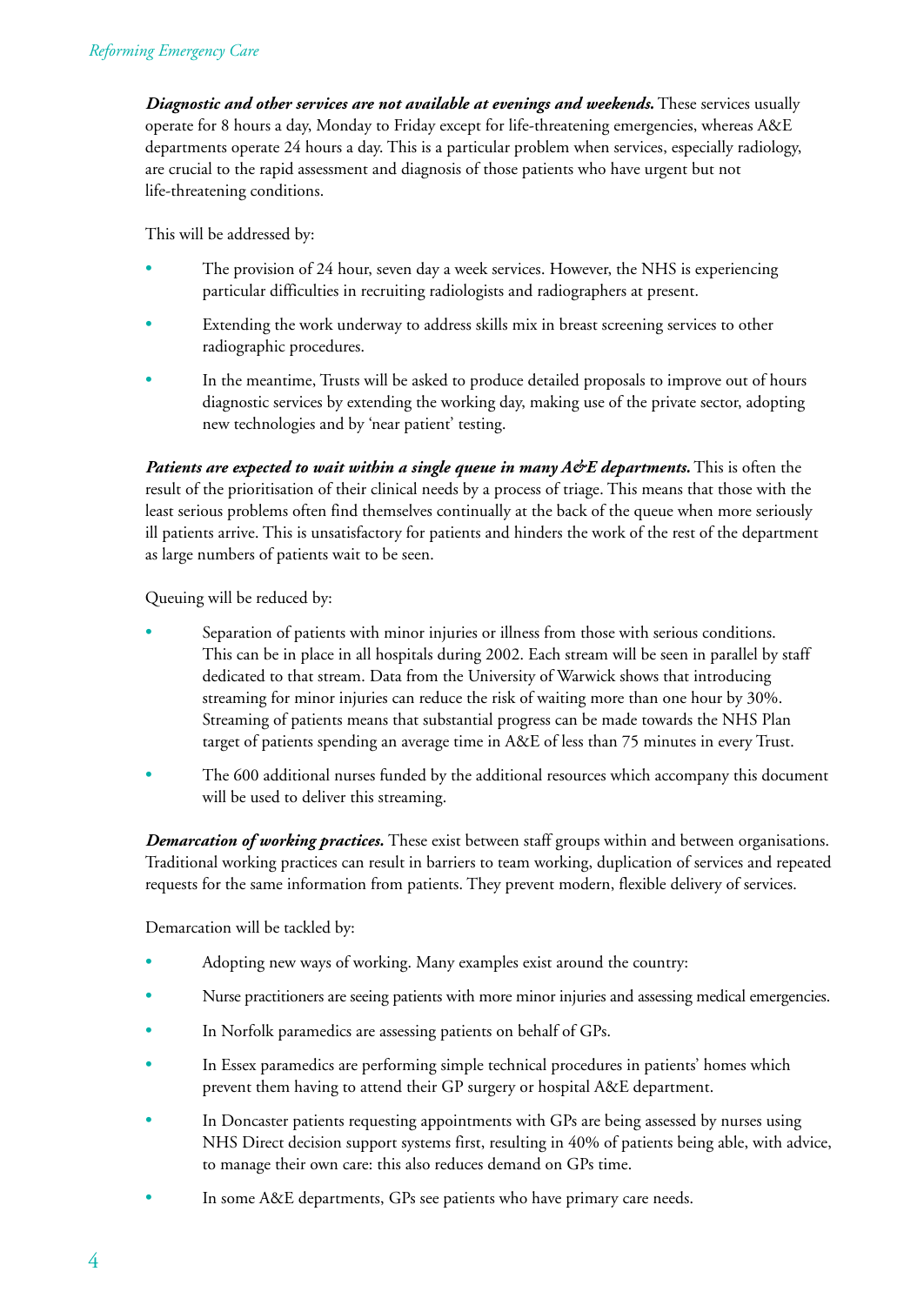In Leeds the involvement of senior clinical staff in A&E in a patient's assessment from an early stage minimises waiting and ensures appropriate care. Research shows that this can reduce the number of patients with emergency needs who are admitted to hospital by between 10 and 20%.

Through the Modernisation Agency all emergency care services will be asked to adopt this best practice. In some but not all hospitals, nurses already have the authority to discharge patients, order x-rays, supply medications including thrombolysis and order other tests. There is no reason why this should not be uniform throughout the service.

Integration of services will be promoted by:

Specialists from medicine, surgery, critical care, anaesthetics and general practice coming together with those in accident and emergency medicine to form a hospital based emergency service. This could lead to further developments in the specialty of 'Emergency Medicine'.

Each of these initiatives has been developed to meet a particular need. Each community needs to work out the best pattern of staff use for their particular area. These issues will be pursued through Professional Associations, the Royal Colleges, the Workforce Confederations, the Changing Workforce Programme Pilot, and the NHS University. This will allow staff to work across organisations and deliver a much wider range of services.

*Patients end up going to the 'wrong' service.* It is often difficult for patients to identify the most appropriate part of the emergency care system for their needs. They may end up in the 'wrong' place where services struggle to meet those needs in the best way. Sometimes services are duplicated. Usually patients are repeatedly asked for the same information by different members of staff.

Access and assessment can be improved by:

- Ensuring that wherever and whenever a patient makes contact with the NHS, they receive the same consistent assessment of their problem, based on clear, authoritative, professional advice. This should identify their needs and the most appropriate response to them. Patients contacting NHS Direct receive structured assessment in this way through the Clinical Assessment System, some GP co-operatives are now integrated into this system. Evidence from Nottingham and Northumberland shows that this can reduce demand on GP services and reduce referrals to hospital.
- Staff in other services will be supported in their assessments by a decision support system, developed from the Clinical Assessment System currently used by NHS Direct and now being introduced into 46 NHS Walk in Centres.
- New investment of £18 million will be allocated between now and March 2003 to extend this system to 25 exemplar A&E sites to test this approach.

Improved assessment will result in patients attending the 'right' service for their needs.

- Those patients who can manage care themselves will be supported to do so. Data from the University of Warwick and North Tyneside General Hospital demonstrate that 20% of patients attending an A&E department can be given self care advice and safely discharged within 20 minutes of arrival. This amounts to approximately 6600 patients each day or 2.4 million patients each year.
- Patients who need GP or community services will not need to go to emergency departments to receive care. Instead they will receive their care closer to home from the full range of staff in primary care. Data from the University of Southampton shows that up to 80% of people presenting with urgent needs to primary care can be safely managed by staff other than doctors.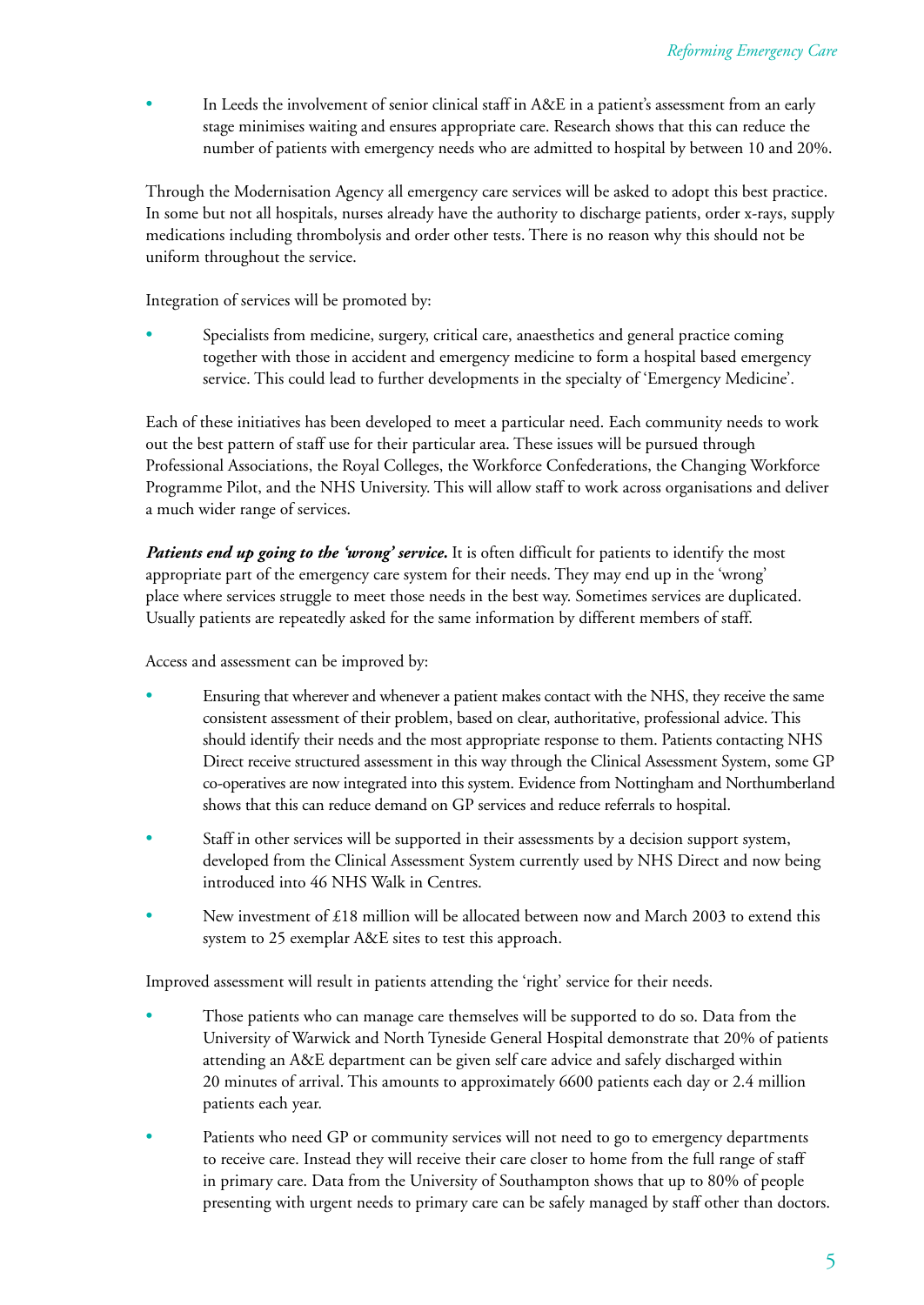Duplication of data gathering will be reduced by:

• Improvements in the information technology infrastructure. By 2004, all GP night time and weekend (out of hours) services and NHS Direct will be able to pass information between them, eliminating the need for patients to repeat information and making the results of previous assessments available to the next professional to see the patient (always subject to the patient giving consent).

*The whole system is fragmented.* Disjointed working and lack of co-ordination results in patients waiting too long at each stage of their care.

This will be addressed by:

- Appointing Emergency Care Leads in each organisation. They will co-ordinate the systems for emergency care within their organisation.
- Each Emergency Care Lead will form part of an Emergency Care Network. This will help co-ordinate all aspects of the local emergency care system. Emergency care collaboratives will be introduced to cascade knowledge and to spread best practice throughout the service.
- New investment of £10 million by March 2003 will free up clinical time to lead the networks whilst at the same time ensuring that clinical activity is maintained. Similar approaches in the care of patients with cancer and critical care have been successful in improving the quality and delivery of that care.

*Standards of care vary in different parts of the system.* Patients with similar problems receive different advice from different services in different parts of the country. There is also wide variation in the time patients have to wait for care. The NHS Plan promotes the use of protocols and, although many organisations are developing these for patients who need emergency care, national standards are not yet uniformly agreed.

This will be addressed by establishing a quality framework:

- Current standards for emergency care will be reviewed and applied to the whole system.
- The Department of Health in conjunction with professional groups and the National Institute for Clinical Excellence (NICE) will recommend the introduction of care pathways for emergency care. This will ensure consistent delivery of care across all services, based on evidence of best practice and cost effectiveness regardless of how services are configured locally.
- The Commission for Health Improvement (CHI) will be asked to review emergency services as part of its programme of inspection of the health service.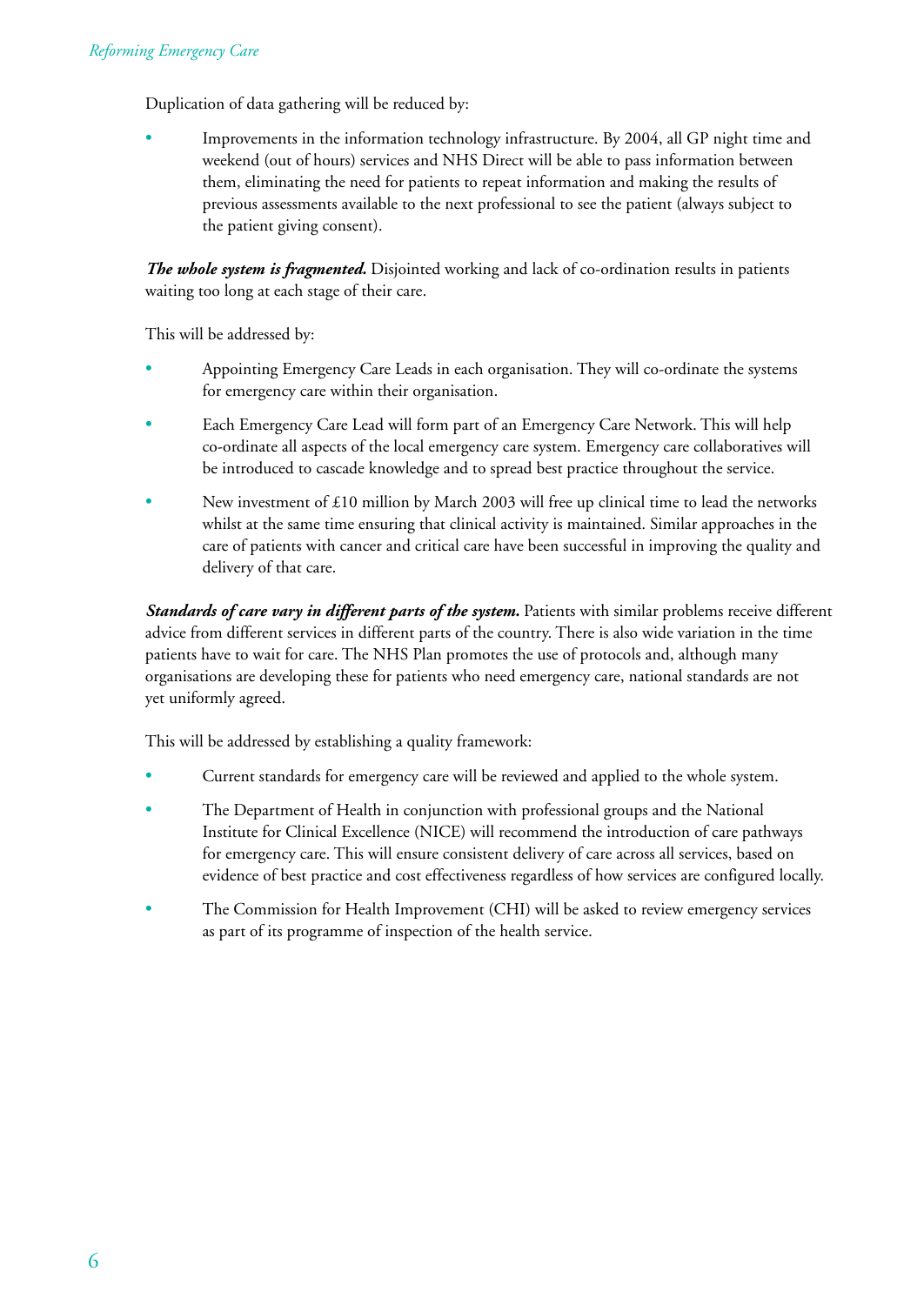## **Looking to the future**

These changes are only a start. But they demonstrate that with more capacity, more staff and new reforms we can begin to make a difference. We expect that the introduction of this extra investment and new reforms will purchase up to 25,000 additional operations in the private sector, free up capacity in the NHS for emergency patients, help to eliminate long trolley waits and dramatically reduce – by up to 75% – the number of planned operations cancelled at the last minute.

In time, many of the initiatives outlined will be extended:

- To simplify access a number of different parts of the NHS could be brought together for example Walk-in Centres and minor injuries units could be developed into local centres for emergency care.
- To standardise assessment and subject to successful pilots in 25 sites next year, the clinical assessment system will be introduced to hospital emergency departments and GP surgeries.
- To improve 'streaming', A&E departments could further separate services for patients with different needs. In particular by integrating services for patients with primary care needs with those of other local primary care services. This will be achieved in different ways depending upon local circumstances. In some areas GPs will see these patients in A&E departments. In others, where a walk-in centre or GP co-operative is on the same site as the A&E department, patients will be seen in those services.
- The development of new prioritisation systems for handling emergency requests will mean that emergency ambulance services will respond faster to immediately life-threatening calls because they will be freed from having to transport those patients who dialled 999 but who did not need emergency care.

As with other major changes, full implementation of these new ways of working will take time and will be dependent on more staff as set out in the NHS Plan and new ways of working. Implementation will be supervised by a central Emergency Care Implementation Group. Membership will be broadly based and will involve everyone in the service including the Royal Colleges, professional organisations, and patients. It will oversee the development of standards and care pathways for patients with emergency care needs and will ensure uniform adoption of best practice.

The major impact of this programme of reform and investment for patients and for staff will be the delivery of fast, responsive, and effective emergency care services:

- Ending long waits in A&E departments and for admission to hospital via emergency departments.
- Improving ambulance responses to life threatening emergencies.
- Providing a wider range of services appropriate to patients' needs.
- Ending widespread bed blocking in the NHS.
- Minimising the number of cases where patients have their operation cancelled on the day of surgery.

The longer term vision offers the potential to transform completely the way emergency services are delivered.

This document and an expanded version containing further details of the model of care outlined in this new approach and its implementation are available electronically at www.doh.gov.uk/capacityplanning